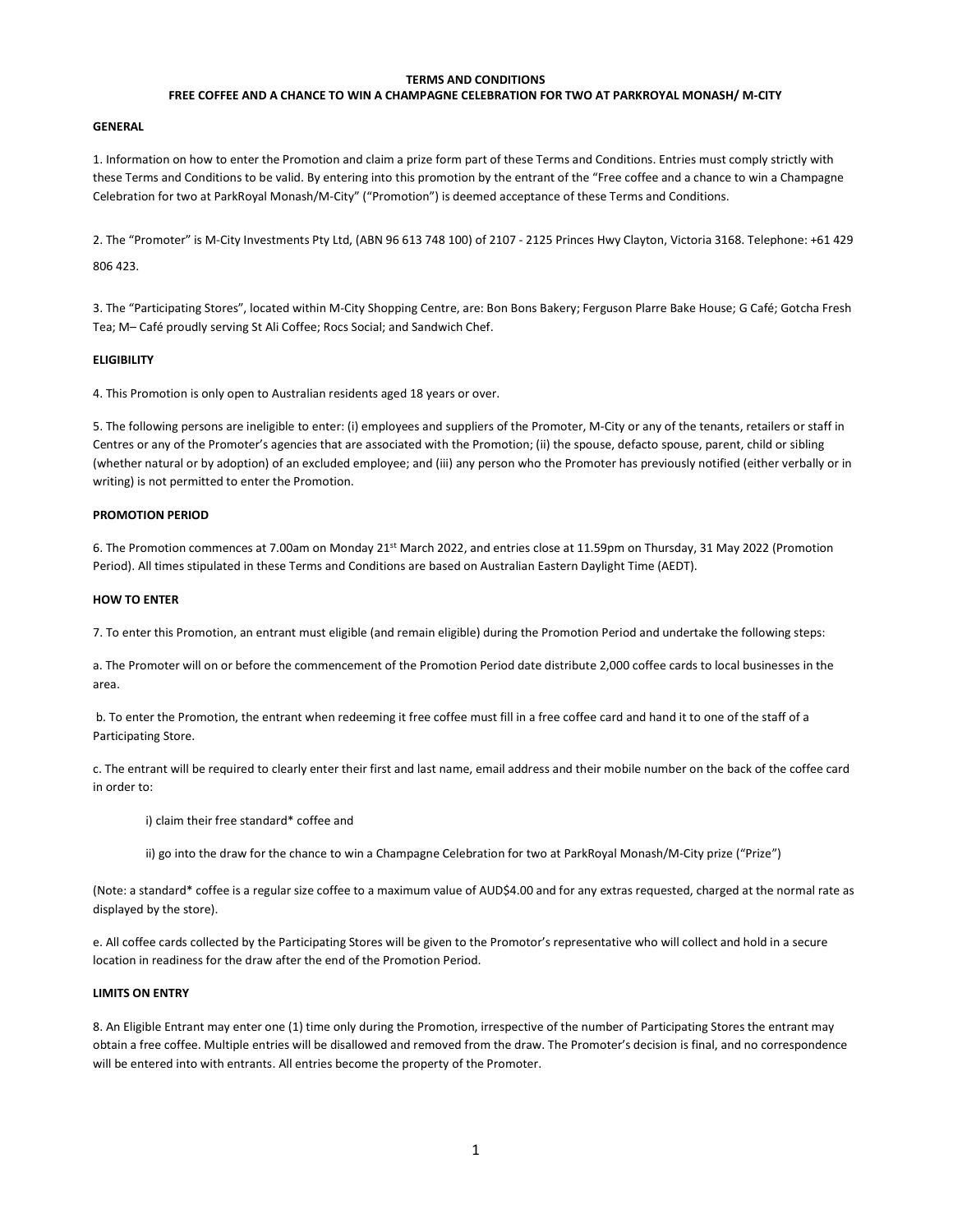#### DRAW AND PRIZE DETAILS

9. Only valid entries will be included in the draw.

10. The draw for the Prize will take place at M-City Shopping Centre, 2107 — 2125 Princes Hwy Clayton, Victoria 3168 on Tuesday 14th June 2022 at 11.00am. Centre Management reserve the right as to the location and person who will conduct the draw.

11. The first valid entry drawn will be the winner of the Prize.

12. The winner will be notified via phone, email, or mobile txt within 2 business days of the draw.

13. The Promoter will make all reasonable efforts to contact and identify the winner of the Prize.

14. There is one (1) Prize only, consisting of a Champagne Celebration for two at ParkRoyal Monash/ M-City valued at AUD\$345 ("Prize"). The Prize package includes 1 night stay for 2 people at PARKROYAL Monash Melbourne in a Superior Room, breakfast for 2 the following morning in the PARKROYAL Restaurant, one (1) bottle of Piper-Heidsieck Champagne Brut (or similar) , Chocolate dipped strawberries, complimentary self- parking and late 1pm check out.

15. Personal information including the winner's name, address, telephone number, email and nominated bank account or credit card details will be collected and used for the purpose of registering at check-in prior to staying in the hotel. This may require disclosure to third parties, including local regulatory authorities and the Promoter's agents or third-party service providers, for the purpose of advertising the Promotion, or for promotional and marketing purposes (including for direct marketing) to Pan Pacific Hotels Group & PARKROYAL Monash Melbourne. This is a condition precedent required before the winner can claim their Prize.

16. The Prize must be redeemed, and the winner having stayed at the hotel by 30 September 2022 or will be forfeited.

17. The Prize value is correct at the time of printing and the Promoter accepts no responsibility for any subsequent variation in the Prize value.

18. The Prize is subject to availability, not transferable and cannot be exchanged or redeemed for cash and cannot be combined with any other offer or discount of the Promoter.

19. If for any reason a winner does not claim their Prize within the time stipulated by the Promoter, then the Prize will be forfeited.

20. It is the responsibility of the winner to provide their correct personal information, including e-mail address, in order to receive their Prize.

### LIMITATION OF LIABILITY

21. The Promoter makes no representations or warranties as to the quality, suitability or merchantability of any goods or services offered as part of the Promotion. To the extent permitted by law, the Promoter is not liable for any loss (including indirect and consequential loss) suffered to person or property by reason of any act or omission, deliberate or negligent, by the Promoter or its employees or agents, in connection with the arrangement for the supply, or the supply, of goods and services by any person to the Winner and, where applicable, to any persons accompanying the Winner. This clause does not affect any rights a consumer may have which are unable to be excluded under Australian law. To the fullest extent permitted by law, any liability of the Promoter or its employees or agents for breach of any such rights is limited to the payment of the costs of having the Prize supplied again.

22. The Promoter will not be liable for any modification, suspension, termination, or cancellation of the Promotion.

23. Failure by the Promoter to enforce any of its rights at any stage does not constitute a waiver of those rights.

24. The Promoter reserves the right to disqualify any individual who is involved in any way in interfering or tampering with the conduct of this Promotion has breached any of these conditions or engaged in any unlawful or other improper misconduct calculated to jeopardise the fair and proper conduct of the Promotion.

25. The Prize winner has rights under the Australian Consumer Law and other similar legislation which cannot be excluded, restricted, or modified by the Promoter. These terms and conditions do not exclude, restrict, or limit those statutory rights in any way. However, to the extent that it is permitted to do so, the Promoter (including its officers, employees and agents) excludes all liability whether arising in tort (including without limitation negligence), contract or otherwise for any personal injury or any other loss or damage (including without limitation loss of opportunity or loss of profits) whether direct, indirect, special or consequential, arising in any way out of the Promotion, including, without limitation:

• any technical difficulties or equipment malfunction (whether or not under the Promoter's control);